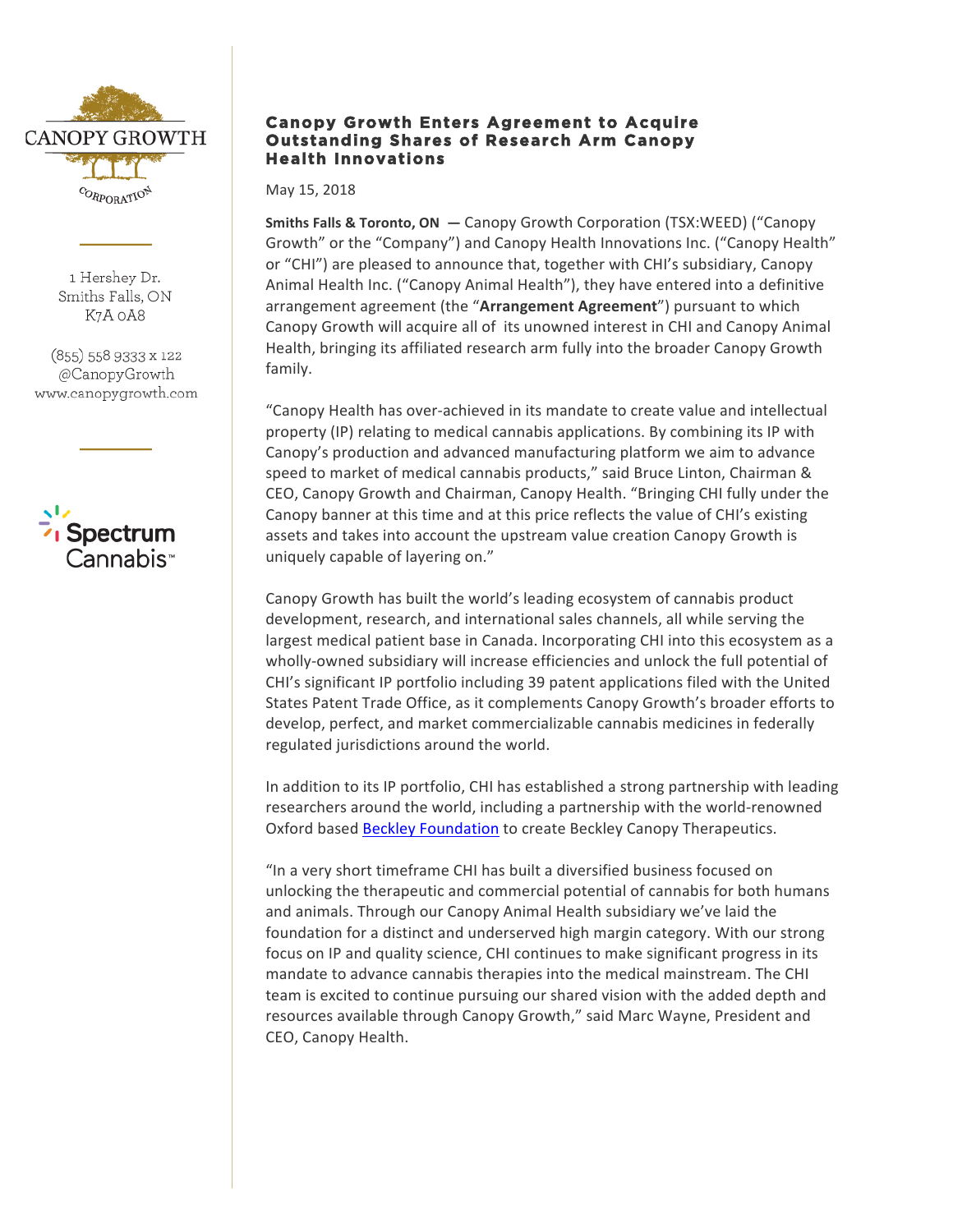The CHI management team will remain in place to continue pursuing IP protection, clinical work, and product formulation for both human and animal cannabinoid programs alongside Canopy Growth's team.

Pursuant to the Arrangement Agreement, shareholders of CHI (other than Canopy Growth) will receive 0.3790 common shares of the Company for each common share of CHI held (the "Exchange Ratio"). In addition, Canopy Growth will issue options to purchase common shares of Canopy Growth in exchange for options previously issued by CHI and Canopy Animal Health, based on the Exchange Ratio. In the aggregate, Canopy Growth will issue 3,037,771 common shares, having a value of \$91,573,637 (based on the 5-day volume weighted average price of Canopy Growth's common shares on the TSX as of May 11, 2018 (the "5-day VWAP)), along with options having an aggregate "in-the-money" value of \$9,688,193 (based on the 5-day VWAP) for aggregate transaction consideration of \$101,261,730. **.**

The transaction will be undertaken by way of a plan of arrangement and is subject to a number of customary conditions including the approval of the Ontario Superiour Court, CHI shareholders and the Toronto Stock Exchange. The transaction is anticipated to close on or before July 31, 2018.

INFOR Financial Inc. acted as financial advisor to the special committee of Canopy Health and provided an opinion to the special committee that subject to the assumptions, qualifications and limitations contained in such opinion, the consideration to be received by the shareholders of CHI pursuant to the arrangement agreement is fair, from a financial point of view, to the shareholders of CHI other than Canopy Growth and its related parties.

Eight Capital acted as financial advisor to the Board of Directors of Canopy Growth and provided a fairness opinion stating that in its opinion, and based upon and subject to the assumptions, limitations, and qualifications set forth therein, the Exchange Ratio is fair, from a financial point of view, to Canopy Growth.

The proposed acquisition is a "related party transaction" as defined in Multilateral Instrument 61-101 - *Protection of Minority Security Holders in Special Transactions* ("MI 61-101") as a result of the Company being a control person of CHI and due to the fact that four directors and a senior officer of the Company, namely Bruce Linton, Chris Schnarr, Murray Goldman, John Bell and Debbie Weinstein each directly or indirectly hold securities of CHI. However, the transaction is exempt from the formal valuation and minority shareholder approval requirements of MI 61-101 due to the fact that it is a "downstream transaction" as defined in MI 61-101 and due to the fact that the value of the transaction is less than 25% of Canopy Growth's market capitalization. Steps were taken by the board of directors of Canopy Growth to address any conflicts of interest, including all board members who directly or indirectly hold securities in CHI abstaining from voting to approve the transaction.

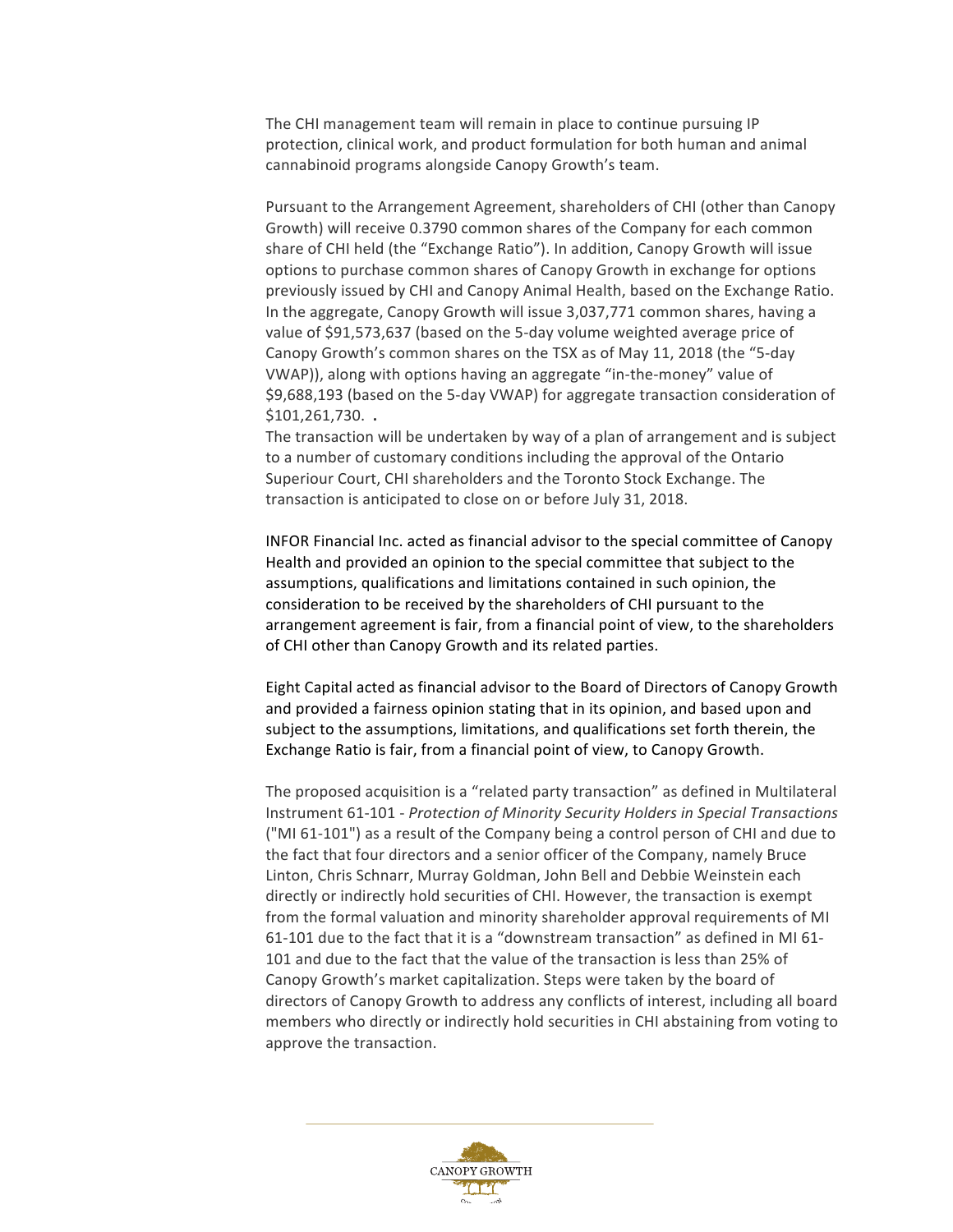Here's to Future Growth (and a continued focus on leading the medical cannabis sector forward).

## Contact:

Jordan Sinclair Vice President, Communications & Media Jordan@canopygrowth.com +1-613-769-4196

Investor Relations **Tyler Burns** Tyler.Burns@canopygrowth.com +1-855-558-9333 ex 122

### Director

## Bruce Linton tmx@canopygrowth.com

### **About Canopy Growth Corporation**

Canopy Growth is a world-leading diversified cannabis and hemp company, offering distinct brands and curated cannabis varieties in dried, oil and Softgel capsule forms. From product and process innovation to market execution, Canopy Growth is driven by a passion for leadership and a commitment to building a world-class cannabis company one product, site and country at a time.

Canopy Growth has established partnerships with leading sector names including cannabis icon Snoop Dogg, breeding legends DNA Genetics and Green House seeds, and Fortune 500 alcohol leader Constellation Brands, to name but a few. Canopy Growth operates eight cannabis production sites with over 2.4 million square feet of production capacity, including over 500,000 square feet of GMP-certified production space. The Company has operations in seven countries across four continents. The Company is proudly dedicated to educating healthcare practitioners, conducting robust clinical research, and furthering the public's understanding of cannabis, and through its partly owned subsidiary, Canopy Health Innovations, has devoted millions of dollars toward cutting edge, commercializable research and IP development. Through partly owned subsidiary Canopy Rivers Corporation, the Company is providing resources and investment to new market entrants and building a portfolio of stable investments in the sector. From our historic public listing to our continued international expansion, pride in advancing shareholder value through leadership is engrained in all we do at Canopy Growth. For more information visit www.canopygrowth.com. 

### **Notice Regarding Forward Looking Information**

This news release contains forward-looking statements. Often, but not always, forwardlooking statements can be identified by the use of words such as "plans", "expects" or "does not expect", "is expected", "estimates", "intends", "anticipates" or "does not anticipate", or "believes", or variations of such words and phrases or state that certain actions, events or results "may", "could", "would", "might" or "will" be taken, occur or be achieved. Forward-looking statements involve known and unknown risks, uncertainties and other factors which may cause the actual results, performance or achievements of Canopy Growth Corporation, its subsidiaries, or its affiliates to be materially different from any future results, performance or achievements expressed or implied by the forwardlooking statements. Examples of such statements include future operational and production capacity, the impact of enhanced infrastructure and production capabilities, and forecasted available product selection. The forward-looking statements included in this news release are made as of the date of this news release and Canopy Growth Corporation does not undertake an obligation to publicly update such forward-looking